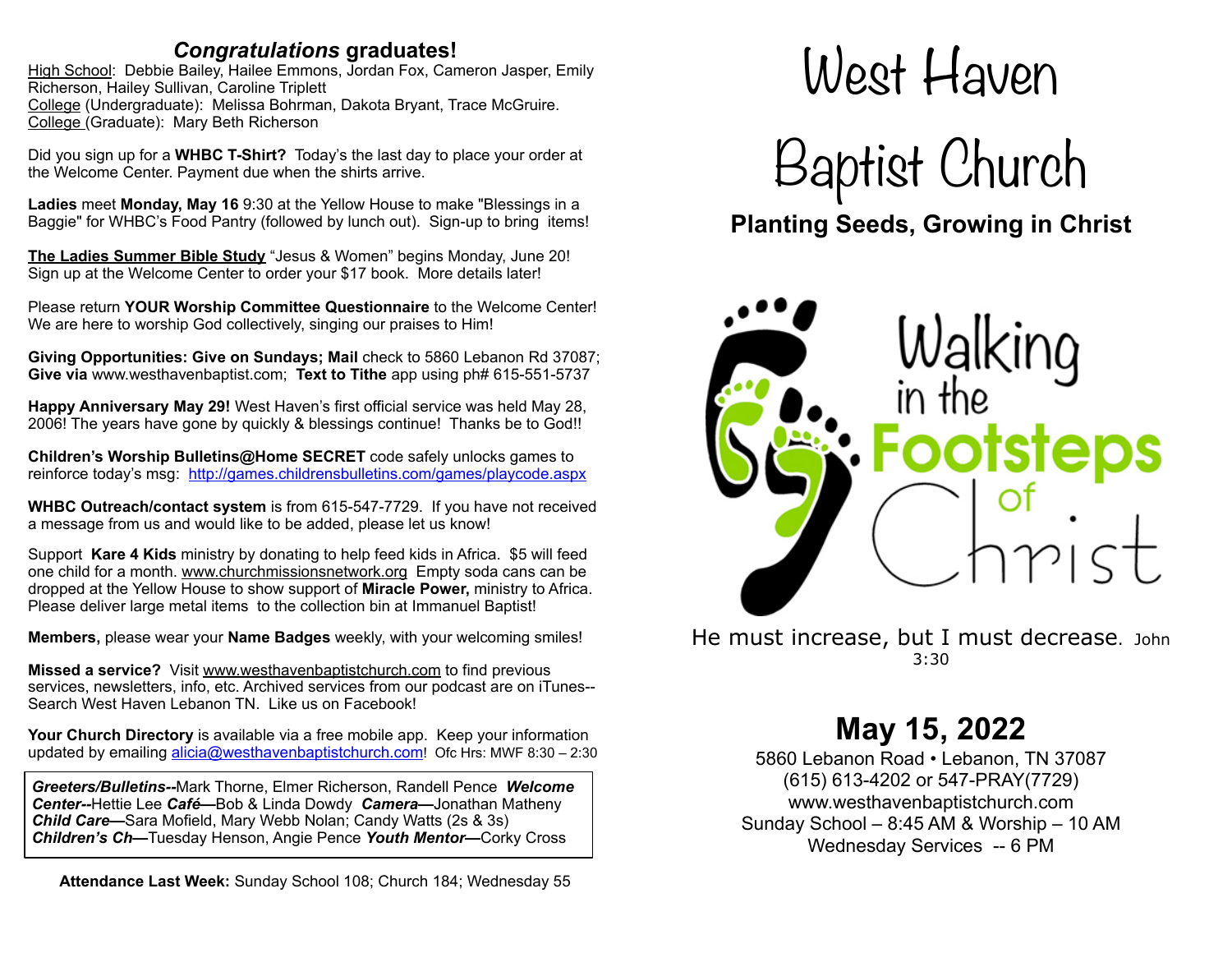Invitation **Jesus Paid It All** Chris Chavez

# *Jesus Paid It All*

I hear the Savior say Thy strength indeed is small Child of weakness watch and pray Find in Me thine all in all

> **Chorus:** Jesus paid it all All to Him I owe Sin had left a crimson stain He washed it white as snow

> It's washed away All my sin and all my shame

Lord now indeed I find Thy power and Thine alone Can change the leper's spots And melt the heart of stone

And when before the throne I stand in Him complete Jesus died my soul to save My lips shall still repeat

Sin had left a crimson stain He washed it white as snow He washed it white as snow He washed it white as snow

'Cause Jesus paid it all All to Him I owe Sin had left a crimson stain He washed it white as snow

Oh praise the One Who paid my debt And raised this life up from the dead

# **Welcome to WHBC!**

**Pastor:** Dr. Jonathan Richerson **Minister to Students:** Joel Thacker **Children's Ministry Coordinator:** Angie Pence **Worship Leader**: Chris Chavez

### **May 15 - Join Us for Worship –**

Worship in Son

| Worship in Song | Praise Team & Congregation |
|-----------------|----------------------------|
|                 | In the Sweet By and By     |
|                 | <b>Yes I Will</b>          |
| Announcements   |                            |

Children's Message **Please** ioin our pastor

Worship in Song **Praise Team & Congregation No Longer Slaves**

**Offering** 

Special Chris Chavez

Message **Pastor Jonathan Richerson** 

CCLI 4689508 A Nifong, EM Hall, JT Grape © 2006 Pay Me Please Pub,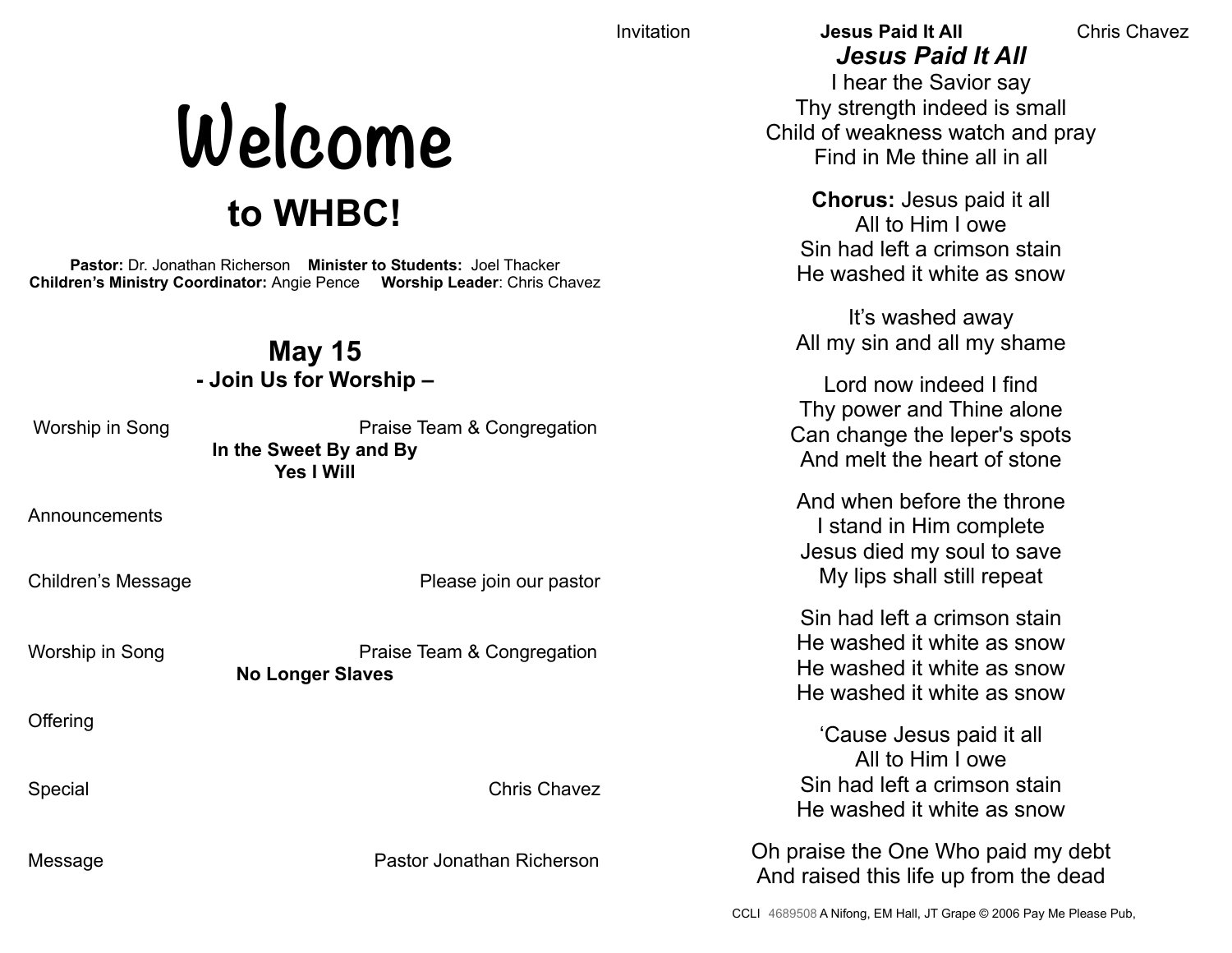sixsteps Music, worshiptogether.comsongs CCLI License 2758653

*In The Sweet By and By* There's a land that is fairer than day, And by faith we can see it afar; For the Father waits over the way To prepare us a dwelling place there

**Chorus:** In the sweet by and by, We shall meet on that beautiful shore In the sweet by and by, We shall meet on that beautiful shore

We shall sing on that beautiful shore The melodious songs of the blessed; And our spirits shall sorrow no more, Not a sigh for the blessing of rest (Chorus)

To our bountiful Father above, We will offer our tribute of praise For the glorious gift of His love And the blessings that hallow our days (Chorus)<br>Song 6126856 Chapman, Webster, Bennett ©Words Public Domain Music 2011 Hearts to God Music CCLI Lic 2758653

## *Yes I Will*

I count on one thing, the same God that never fails Will not fail me now, You won't fail me now In the waiting, the same God who's never late Is working all things out, You're working all things out

**Chorus:** Yes, I will lift You high, in the lowest valley Yes, I will bless Your name oh, yes, I will sing for joy when my heart is heavy All my days, oh yes, I will (Repeat entire song)

And I choose to praise, to glorify, glorify The name of all names that nothing can stand against (Repeat) (Chorus) E Hoagland, J Smith, M Fieldes © All Essential Music, Be Essential Songs, HBC Worship Music, Hickory Bill Doc, Jingram Music Pub, So Essential Tunes, Upside Down Under CCLI Lic 2758653

### *No Longer Slaves*

You unravel me with a melody You surround me with a song Of deliverance from my enemies Till all my fears are gone

**Chorus:** I'm no longer a slave to fear I am a child of God I'm no longer a slave to fear I am a child of God

From my mother's womb You have chosen me Love has called my name I've been born again into Your family Your blood flows through my veins (Chorus)

 **Bridge:** You split the sea so I could walk right through it My fears were drowned in perfect love You rescued me so I could stand and sing I am a child of God CCLI Song 7030123 BJohnson, JCase, JHelser ©2014 Bethel Music Pub CCLI License 2758653



*In The Sweet By and By* There's a land that is fairer than day, And by faith we can see it afar;